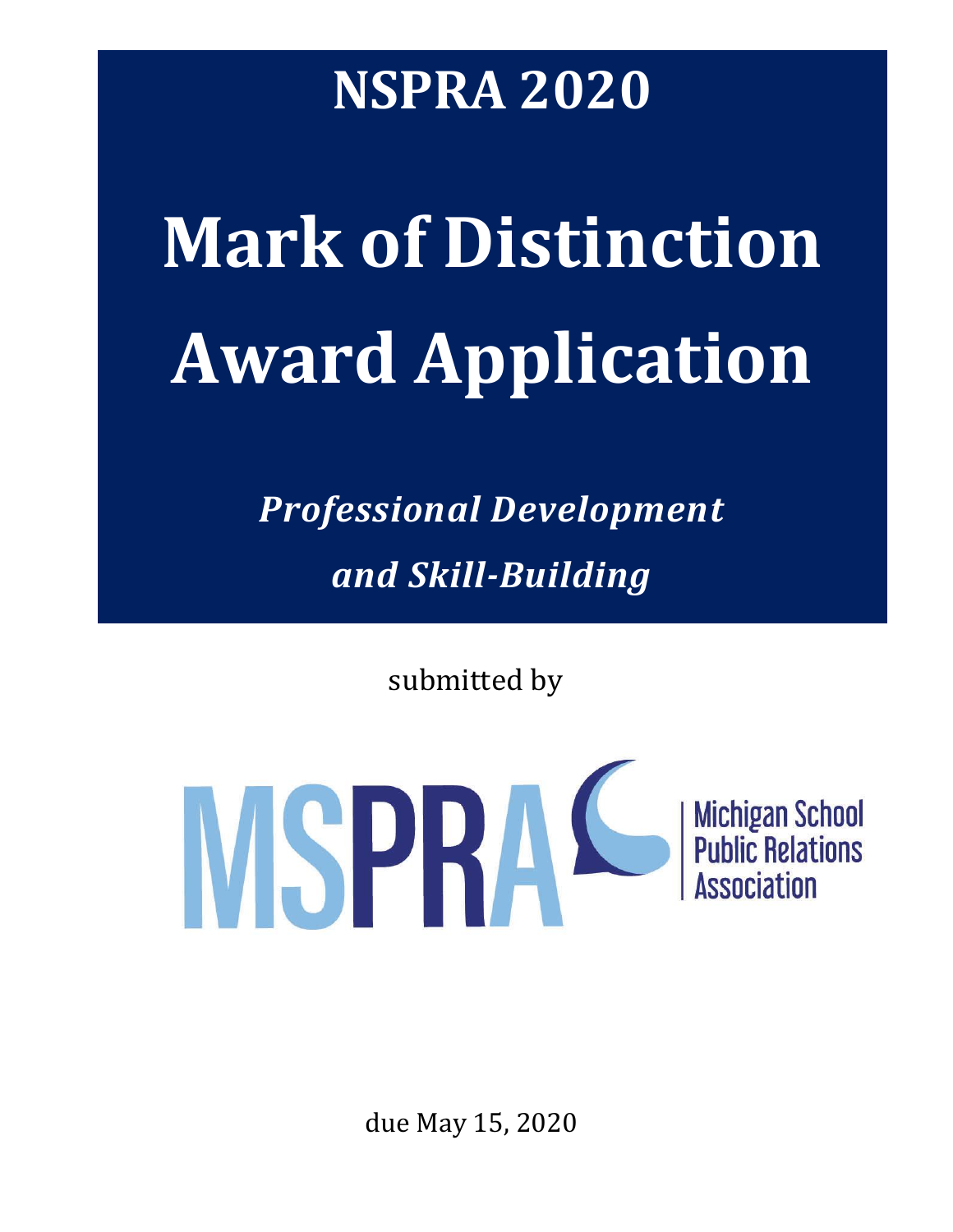## The "Mark of Distinction" Recognition Program for NSPRA Chapters

#### **Entry Form**

|  | (Please include this information with each individual entry) |  |  |  |
|--|--------------------------------------------------------------|--|--|--|
|--|--------------------------------------------------------------|--|--|--|

| Chapter Name: Michigan School Public Relations Association (MSPRA)         |  |
|----------------------------------------------------------------------------|--|
| Chapter President: Karen Heath, Supervisor of Communications               |  |
| President's contact information                                            |  |
| District/Organization: Berrien Regional Education Service Agency           |  |
| Address: 711 St. Joseph Avenue, P.O. Box 364                               |  |
| City/State/Zip Code Berrien Springs, MI 49103                              |  |
| Telephone: (269) 471-7725 ext. 1147<br>e-Mail: karen.heath@berrienresa.org |  |

#### **Right to Use Materials Statement**

On behalf of the Chapter, I agree that NSPRA has the right to use any materials, project/program examples, etc., submitted in this entry in Association print/online publications, on the website, and as "best practice" resources for NSPRA chapters.

| $\infty$<br>Signature of Chapter President:<br>TWWHEN " |  |
|---------------------------------------------------------|--|
|---------------------------------------------------------|--|

#### **Application Process Checklist**

- $\Box$  Each entry includes this cover form and the Entry Specifics form.
- $\Box$  A single PDF that includes links to related supplemental materials and examples is attached. (If entering in more than one category, a single PDF for each category entry is attached or sent individually).
- □ Chapter president has signed the "right to use materials" statement on the entry form.
- **Entry is delivered no later than May 15 and sent to awards@nspra.org, subject line "Mark** of Distinction."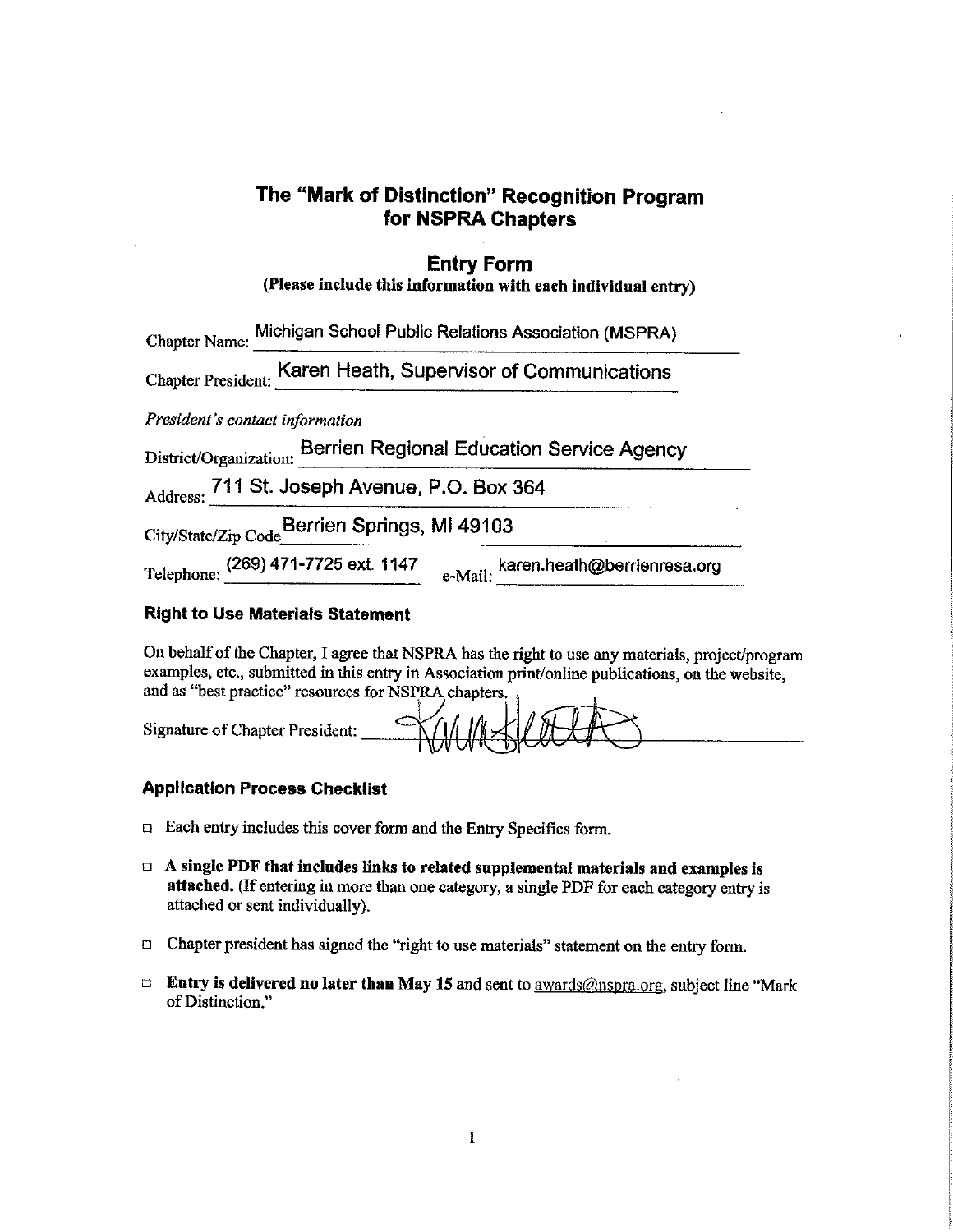# **2020 National School Public Relations Association Mark of Distinction Award Application**

This year, the [Michigan School Public Relations Association](http://www.mspra.org/) (MSPRA) is submitting two entries under Section II: Special Focus Areas: one under **Professional Development/PR Skill-Building** and one under Coalition-Building/Collaborative Communication Efforts.

# **Special Focus—Professional Development/Skill-Building**

## **Overview of MSPRA Professional Development/PR Skill-Building Entry**

Each year, the Michigan School Public Relations Association (MSPRA) plans and provides a variety of programs and activities to support the professional growth and status of its members and improve the communication skills of Michigan educators including administrators, board members, teachers and support staff. This submission includes six examples of professional growth support: A) MSPRA's Annual Conference, B) Two drive-in conferences, C) The Outstanding Superintendent Communicator Award, D) The Gerri Allen School Communicator of the Year Award, E) The Gold Medallion Award, and F) Other examples of public relations training provided by MSPRA members on behalf of MSPRA.

This entry documents and shows evidence of chapter programs/activities, including:

- 1) Impact of overall year-long effort (page 3)
- 2) Statement of chapter goals and objectives for programs/activities (page 2)
- 3) Documentation of conference/workshop/meeting programs and agendas, marketing materials, tip sheets and/or presentations distributed or made available to participants (See links throughout narrative.)
- 4) Examples of specific programs/activities for awards (pages 11 and 12)
- 5) Identification of target audience and participation/attendance (pages 4, 8 and 9)
- 6) Documentation/demonstration of measurable outcomes, effectiveness and success of the program/activity (See annual conference evaluation link and drive-in conference evaluation links in narrative.)
- 7) Explanation of how program/activity relates to NSPRA's Goals and Objectives (page 3)
- 8) Other relevant examples of chapter's professional development/PR skill-building efforts (pages 13 and 14)



*MSPRA conference attendees take their professional development seriously.*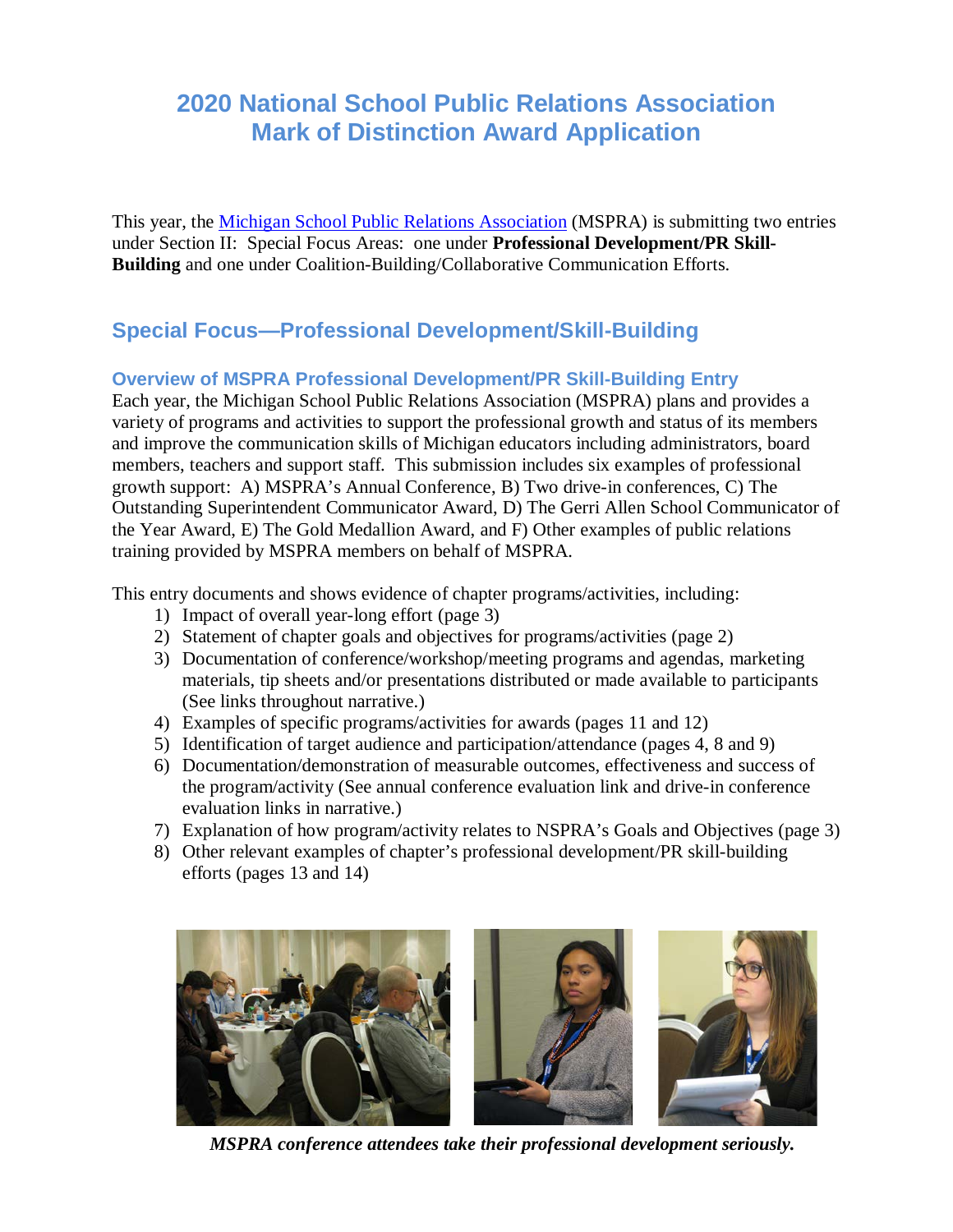# **Overview of MSPRA Professional Development /Skill-Building Efforts**

The Michigan School Public Relations Association (MSPRA) devotes much of its human and financial resources to professional development and skill-building. The results are some of the best available communication and public relations training in the state. The consistent, high quality of our effort helps our members be better communicators, aids in member retention, and drives conference attendance and participation.

Our primary professional development activities include:

- Our spring Annual Conference, which offers intensive skill-building sessions, networking and learning.
- Our drive-in conferences that feature timely, topical training with expert speakers to equip members with knowledge and skills.
- Our Outstanding Superintendent Communicator Award to recognize the critical communication role of the leaders of our organizations.
- Our Outstanding School Communicator Award to recognize front-line practitioners.
- Our Gold Medallion Award that recognizes member skills and encourages sharing of high-quality projects and programs.

The MSPRA Executive Board appoints a board member to manage each of these Professional Development initiatives: the Annual Conference, the Communication Awards, Membership service activities and APR Certification. Typically, an additional 1-3 board members are either conference co-chairs, assist with the awards, or help coordinate drive-in conferences. Again this year, we recruited several MSPRA members to serve on our Professional Development Committee, giving them statewide experience/exposure while giving our Annual Conference statewide input. It was a positive growth opportunity for all involved.

The Board's goals for its annual and drive-in conferences include:

- Building skills for all levels of members, from those who are new to the profession to those who are veterans.
- Preparing members to address current hot topics in Michigan education.
- Networking to strengthen professional relationships.
- Recognizing the skills and sharing the successful strategies of MSPRA/NSPRA contest winners.
- Sharing some of the topics, trends, and speakers heard at the National School Public Relations Association (NSPRA) Seminar.

And, MSPRA's Communication Awards are designed to:

• Affirm school districts' communication efforts.



*Tom Gould (shown here with orange frog friends) served as co-chair of the Professional Development Committee for the second year in a row.*

- Elevate exceptional communication programs, products and practitioners.
- Encourage best practices among those providing communication services in Michigan's public schools.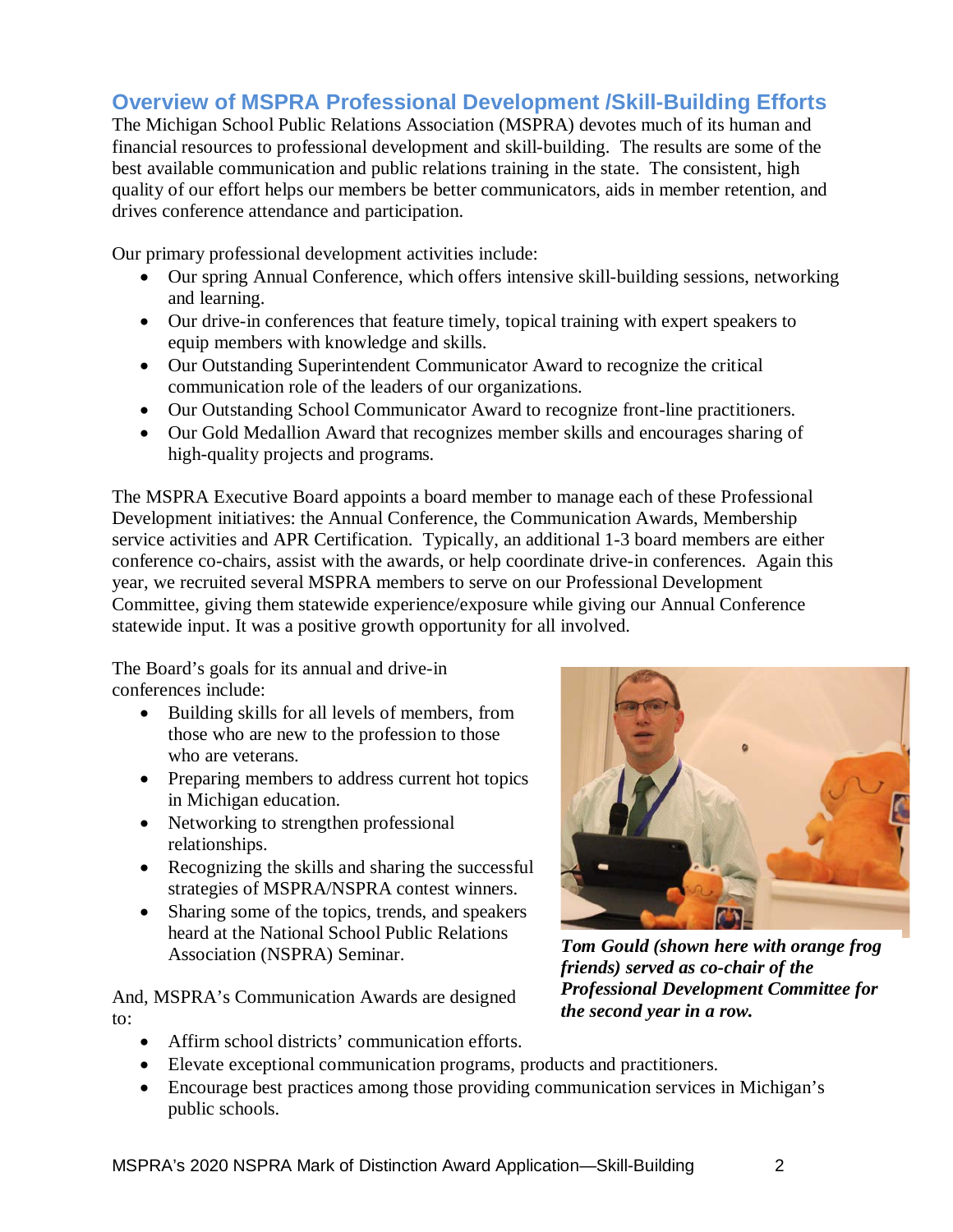Together, MSPRA's Communication Awards, Annual Conference and drive-in conferences provide unparalleled opportunities for members and interested others to learn about and advance their communication skills. All of these activities generate widespread participation from communicators, educators and staff members across the state.

The impact of this year's effort is reflected in the more than 120 registrants (members and nonmembers), speakers and sponsors who attended our three conferences.

Evaluations from all these activities are mined for improvement ideas and suggestions. Every few years, these activities are reinvented to ensure their relevance, value to our members and high quality of programming. We are using social media and technology to promote our organization and events, and are finding new ways to use these tools for professional development.

Our reputation for professionalism and excellence means we are the group other state educationrelated associations turn to for communication advice, toolkits, presentations and workshops for their members. Our board members can be found at the conferences and meetings of many of these partner organizations, helping to equip other members of the school family with the communication skills they need.

MSPRA's professional development activities mirror the goals and objectives of NSPRA.

- MSPRA is the go-to organization for strategic communication.
- MSPRA is a leader in the use of technology to advance education through responsible communication.
- MSPRA provides valuable services and resources to our members to help them acquire and sharpen the skills they need to:
	- $\checkmark$  Plan and implement an effective public relations program.
	- $\checkmark$  Be recognized and valued as critical members of school/district leadership teams.

Our seminars, sessions and speakers are chosen to build the abilities of our members and members of the school family.



*Members appreciate the professional development opportunities that MSPRA offers. We work hard to make it some of the best school PR training available.*

Through purposeful planning and expert implementation, our chapter works to elevate the role of the school communicator, the skill of our members (and their colleagues), and the value we each bring to our schools and communities.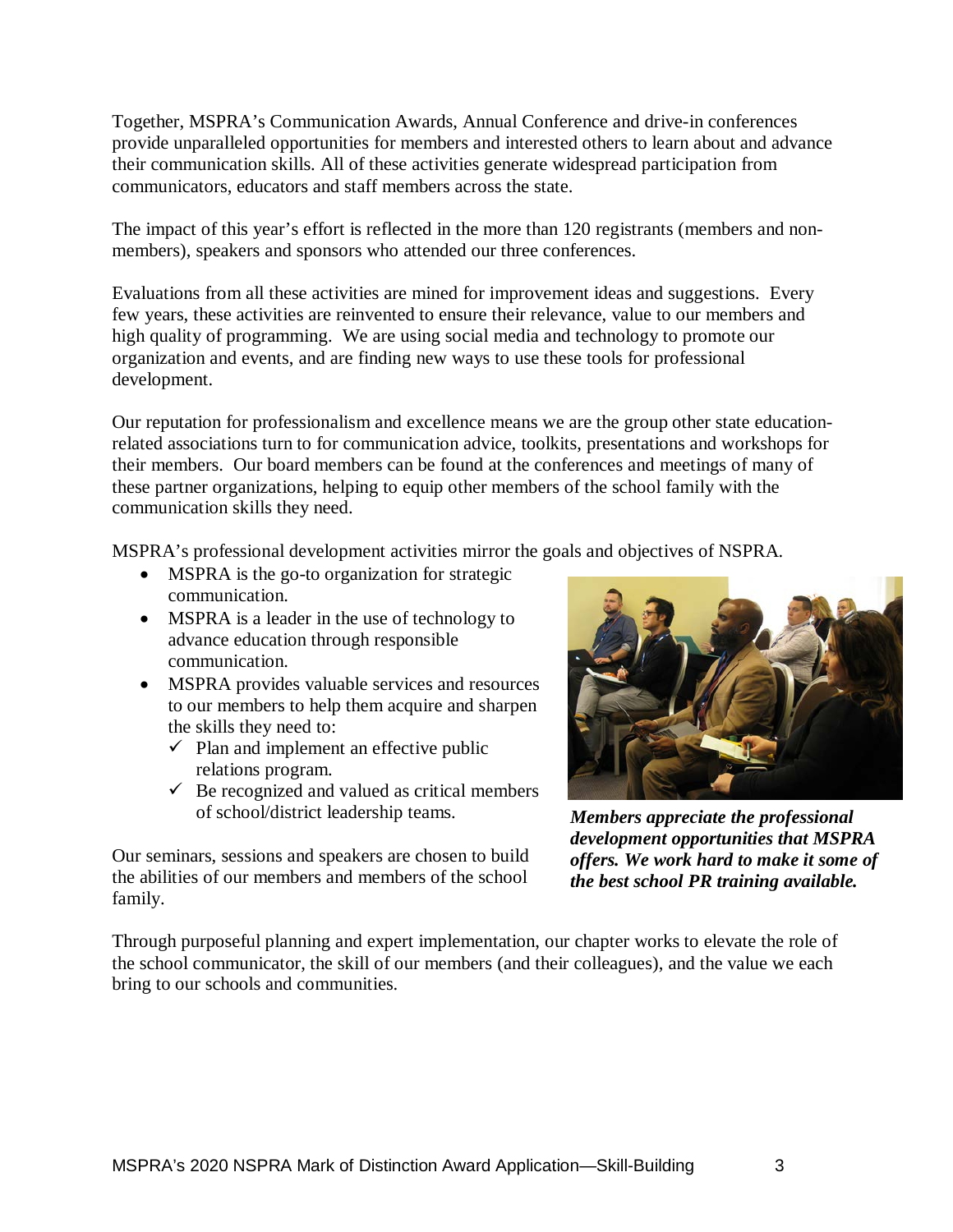# **Our Unprecedented 2020 Annual MSPRA Conference**

#### **The Annual Conference—Became a one-day event**

As is our practice, we promoted our annual two-day conference with a series of electronic messages to members and others. There were [website posts,](https://drive.google.com/file/d/1v2zvnwEXFGt3wZmYVJbg46hCtz2xPEtw/view?usp=sharing) conference teasers and registration reminders in our weekly MSPRA Minute that included a registration link. We also mailed a [postcard](https://drive.google.com/file/d/1z0oA8vrD6__e1tc7UGT84imYmxMX0srh/view?usp=sharing) to members.

Our 2020 Annual Conference: **"20/20 Vision for the Future of School Public Relations"** was set for March 12 and 13, 2020 in Midland, Michigan at the H Hotel. But, our "vision" became blurred and we had to refocus on COVID-19.

A total of 74 people including presenters, members, vendors and interested others pre-registered for the conference. But by start time on March 12, we had dropped to [43 participants,](https://drive.google.com/file/d/16HosKuk2A0W-vXMz3EuhLjE7FvnlQnEl/view?usp=sharing) 3 outside presenters and 1 vendor. Some 27 registrants, presenters and vendors said they were unable to attend due to quickly changing COVID-19 developments.

Prior to the conference, there were no known COVID-19 cases in Michigan. We had heard rumors that Michigan's Governor was going to close schools that week, but we were not sure when. After much discussion and after writing a [crisis communication plan](https://drive.google.com/file/d/1tWuXrzpRRNh27N_R-NyiCUG8vrEKMdJo/view?usp=sharing) for canceling the conference itself, we held our first day—with a revised agenda so that part of our focus was COVID-19. And, while about 2/3 of our registrants saw the benefit of being together with other PR professionals during this time of crisis, about 1/3 felt it was necessary to stay back in their districts.

In the end, no registrant was penalized for the decision they felt they had to make. But, we believed it was important to continue with the promised professional development for those who chose to attend. That decision would cause us to be fluid (our favorite new word at the conference) as the situation changed hourly.

#### **Unique Features**

These unique features were part of MSPRA's 2020 Annual Conference:

- 1) *The Happiness Advantage* speakers opened our conference on Thursday morning, presenting a much-needed positive message. A copy of *The Happiness Advantage* book by Shawn Achor was given to each participant.
- 2) Our PD Committee constantly monitored and adjusted the schedule as we went through the day, losing presenters who felt compelled or were called to return to their districts.
- 3) As Thursday continued to unravel, the PD Committee moved some presentations to fill the gaps and decided to cancel what remained of Friday's events.
- 4) We had five investment partners this year: Blackboard, Intrado/School Messenger, Finalsite, Foxbright, and Peachjar. Only Peachjar's representative was present and had a display in the same meeting room as our large-group sessions, affording convenient access to our members.

# ABOUT US EVENTS

MSPRA 2020 Annual Conference Agenda

#### 20/20 Vision for the Future of School Public Relations

We are looking forward to seeing you at the MSPRA 2020 Annual Conference! Since C<br>everyone's mind, we wanted you to know that, like you, we are being vigilant in tracking most recent cases and checking with the proper authorities. Based on that due diliger<br>guidance to the contrary, we are proceeding with the conference, as planned. Any

| Thursday, March 12 Agenda |                                                                                 |  |
|---------------------------|---------------------------------------------------------------------------------|--|
| Time                      | Session                                                                         |  |
| $30 - 9.00$ AM            | Registration & Light Breakfast                                                  |  |
| $00 - 9.15$ AM            | Welcome                                                                         |  |
| 15 - 10:45 AM             | Keynote - The Happiness Aovantage                                               |  |
| $0.45 - 1100$ AM          | Renair                                                                          |  |
| $100 - 1145$ AM           | COVID-19 Discussion                                                             |  |
| 1:45 AM - 1:00 PM         | Lunch, Antual Report, & Spensor Recognition.                                    |  |
| 15 - 2:00 PM              | Break-Out Sessions                                                              |  |
|                           | Take the Next Step in Your Career: Earn Your APR                                |  |
|                           | I Took a Job in School PR. Now What?                                            |  |
|                           | Community Engagement - Alumni & Senior Citzens                                  |  |
| 00 - 2:15 PM              | Break                                                                           |  |
| 15 - 3:00 PM              | Break-Out Sessions Repeat                                                       |  |
|                           | J Took a Job in School PR Now What?                                             |  |
|                           | Community Engagement - Alumni & Senior Otizens:                                 |  |
| $00 - 3.15$ PM            | <b>Break</b>                                                                    |  |
| with the state state in   | are the property of the control of the control of the control of the control of |  |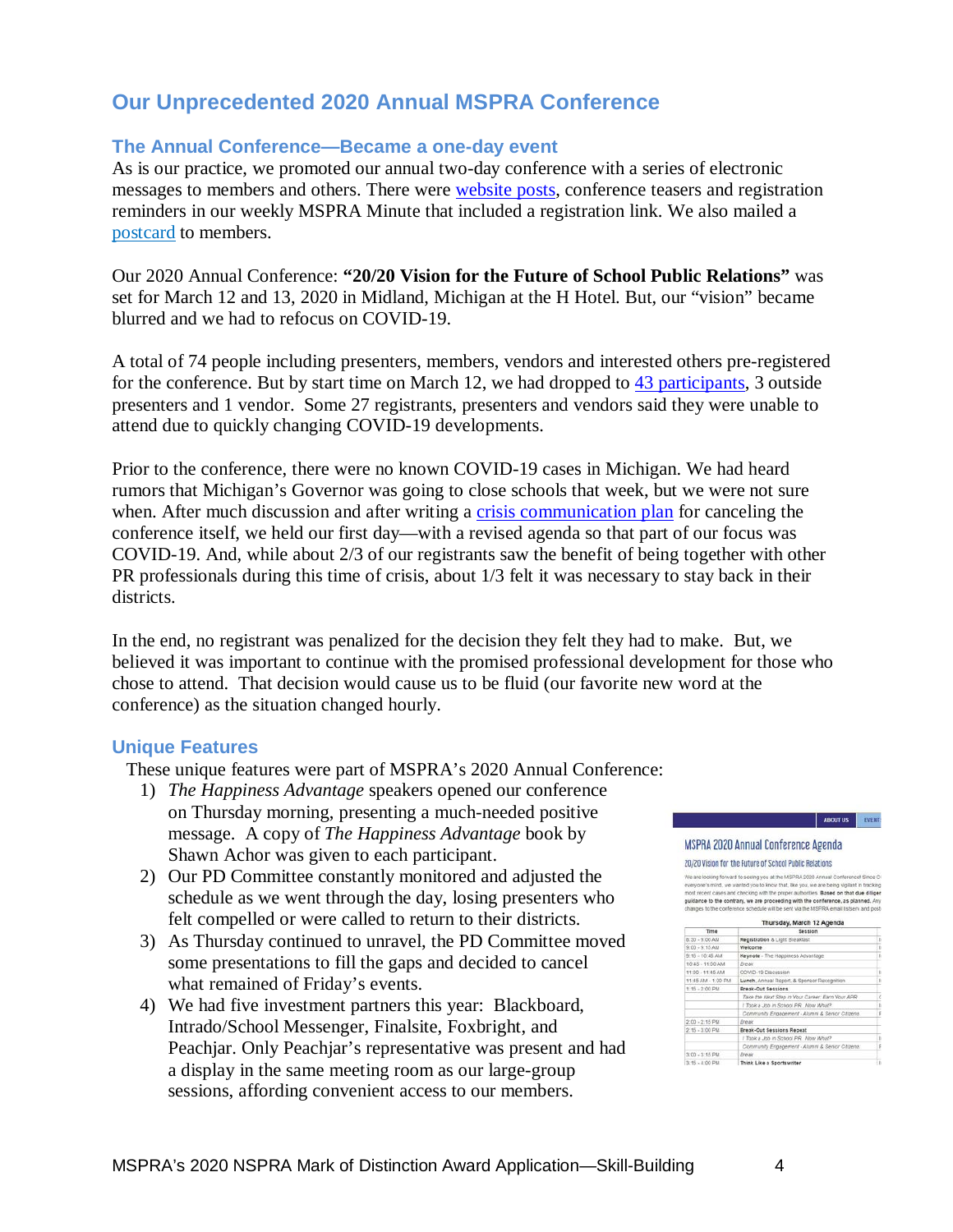- 5) This year, given the eroding set of circumstances, we were fortunate to have only in-state presenters.
- 6) Instead of an app, we designed a special page on our website to post our agenda information.
- 7) We heard from our NSPRA Mideast Regional Vice President Patrick Gallaway via [pre](https://drive.google.com/file/d/1z1JzfX-kbSPiKrobds15vWZ8UoH21-vi/view?usp=sharing)[recorded message.](https://drive.google.com/file/d/1z1JzfX-kbSPiKrobds15vWZ8UoH21-vi/view?usp=sharing)

The annual conference [agenda](https://drive.google.com/file/d/1e3ZY2e81d1duIvKdxVJBegzTUXPytPKR/view?usp=sharing) began as planned with the Happiness Advantage session. But, we had to make some quick adjustments once we learned that our Superintendent Communicator of the Year Award recipient and his Communication Director had decided to remain in their district—foreshadowing things to come.

Since most of our presenters were MSPRA members, as Thursday progressed, several were called back to their respective districts in anticipation of the rumored statewide school closure. Conference planners huddled several times during the day to revise and reconfigure the conference schedule as those presenters apologetically came to us wanting to stay but knowing they had to leave. To fill the gaps, we made some small-group sessions large group ones



*The Happiness Advantage presenters were happy to be with us.*

and even called upon a presenter who was not scheduled until Friday to be the last presenter on Thursday afternoon. He got great reviews, even without the final preparation and dry run he had planned to do Thursday night.

We ended up offering two Thursday morning general sessions on *The Happiness Advantage* (based on the Orange Frog book) and a facilitated COVID-19 Group Discussion.

At lunch, we held the Annual MSPRA Business Meeting. President Karen Heath presented the association's [Annual Report,](https://drive.google.com/file/d/1i7yDU-R_39bWD0qN6b3Y4rly59JTxWpL/view?usp=sharing) noted the chapter's health and its professional development offerings, along with its overall successes and challenges.

After lunch, we held one round of break-out sessions that included: [APR: The Accreditation](https://drive.google.com/file/d/1nkXVPT2noMeKcY1tkq5z6Hap-7DP22qB/view?usp=sharing)  [Advantage](https://drive.google.com/file/d/1nkXVPT2noMeKcY1tkq5z6Hap-7DP22qB/view?usp=sharing) (for those looking to advance in their careers), [I took a job in school PR—Now](https://drive.google.com/file/d/1CBJDjWGeKy5SD6xq6UNSCA1dcbprVaeV/view?usp=sharing)  [What?](https://drive.google.com/file/d/1CBJDjWGeKy5SD6xq6UNSCA1dcbprVaeV/view?usp=sharing) (this session was offered at NSPRA), and Community Engagement: Alumni and Senior [Citizens](https://drive.google.com/file/d/1fJ1KKRzudau-9VfXU5SAIueJFbc7wor4/view?usp=sharing) (targeted community engagement) with one of the two presenters covering for both of them.

Following our break-out sessions, we held two more large group sessions: Think [Like a](https://drive.google.com/file/d/18M6iocK3EX8tjn8UCb6OCTBQ-Tlnq-Qr/view?usp=sharing)  [Sportswriter](https://drive.google.com/file/d/18M6iocK3EX8tjn8UCb6OCTBQ-Tlnq-Qr/view?usp=sharing) (tips for covering school sports from former sports reporters with a [sports](https://drive.google.com/file/d/1PQeVJSygDzvPq2_5GSYmkiwgtgD7KhnI/view?usp=sharing)  [terminology handout—](https://drive.google.com/file/d/1PQeVJSygDzvPq2_5GSYmkiwgtgD7KhnI/view?usp=sharing)that was originally scheduled as an afternoon break-out session), and [Running an Effective One-Person Communication Shop](https://drive.google.com/file/d/1bFYkdjEpOmuhoPmVZHfKx86_lGUMZ2Qj/view?usp=sharing) (that was originally scheduled as a skill session for Friday). That rounded out the day.

We learned late on Thursday afternoon March 12 that the Governor's school closure announcement would be made that evening. Schools would be closed effective on Monday, March 16. That meant Friday, March 13 would be the only day students and staff would have to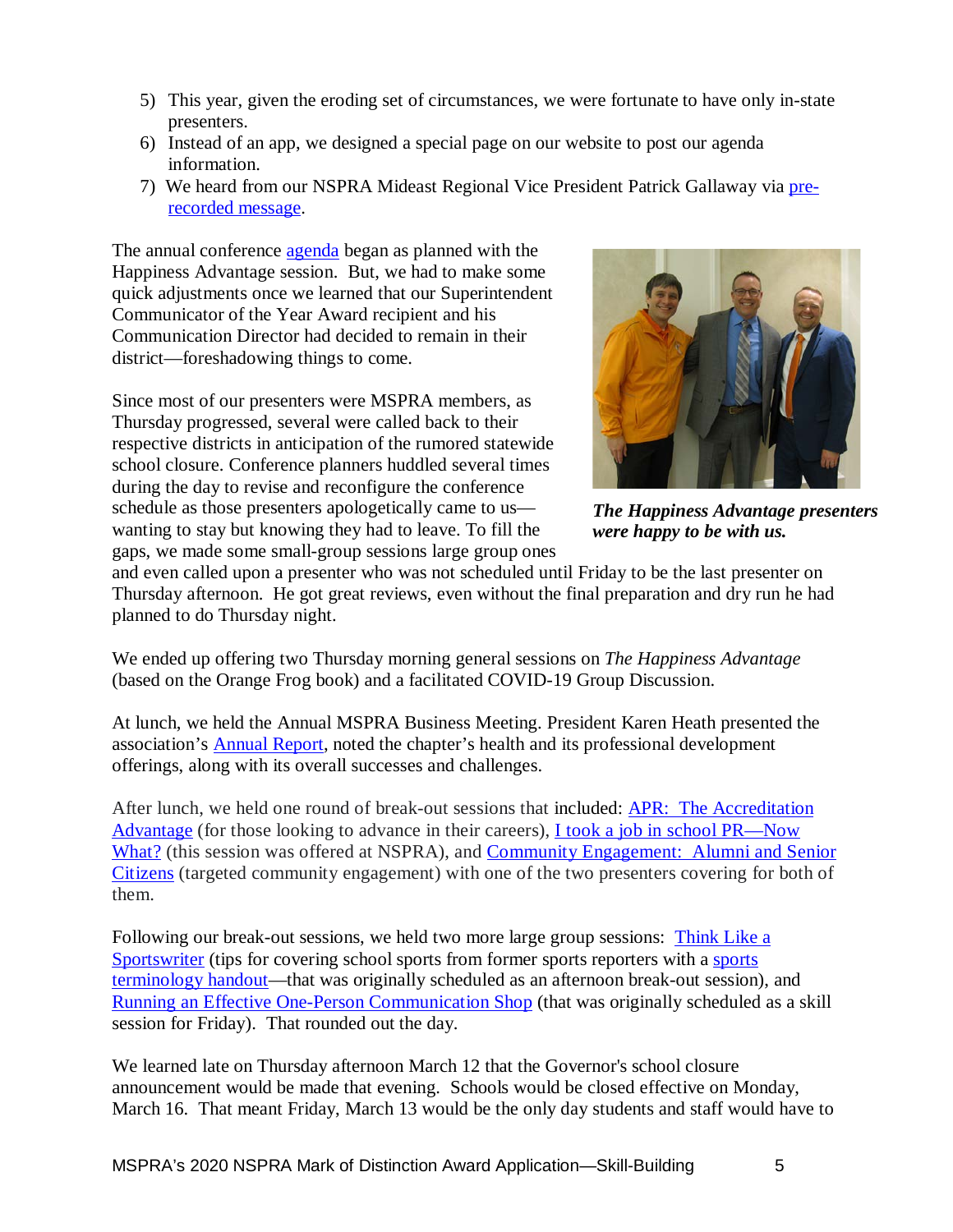gather their personal effects. Knowing this, the professional development committee made the difficult decision to cancel the rest of the conference. We wanted our participants to be in their districts to provide critical communication leadership on Friday, March 13.

So, we activated our conference crisis communication plan and announced at about 5 p.m. on Thursday that Friday's activities were canceled. But, we encouraged everyone to stay for dinner, if possible. At dinner, the Awards and Recognition Committee honored the recipient of *The Gerri Allen Outstanding School Communicator Award*—Keely Baribeau from Port Huron Schools.

At the end of dinner, we adjourned our formal agenda and transitioned to our highly-valued informal networking. We watched the Governor's news conference at 11 p.m. on Thursday, as she announced the closure of schools on Monday. Then, on Friday morning March 13 (after giving them a hot breakfast that we had already purchased), we sent participants home armed with resources that they helped build during a group discussion about COVID-19. Instead of attending a second day of professional development, conference participants drove back to support their districts at the start of the emerging crisis, putting into practice some of what they had learned the previous day.

#### **The Annual Conference—Attendee Reactions**

About a week after our one-day, abbreviated conference, we sent an evaluation to those who participated. In spite of the unusual circumstances surrounding it, a majority of those who attended our annual conference and responded to our [evaluation survey](https://drive.google.com/file/d/1KAXwVRlNPNB2bmbqjfnMUY_cFutNAYOv/view?usp=sharing) gave the shortened, oneday conference high marks. More than half of the 43 participants (24) evaluated their conference experience. Based on their survey responses and comments, it was a success. The overall ranking for the conference was either very (79.2%) or somewhat (20.8%) useful.

When asked to note the best part of the conference, they said:

- *Being around peers in a time of crisis.*
- *The "flexible and fluid" nature.*
- *Being with my colleagues during a time I needed them most.*
- *Being with people... for pretty much the last time for the next month!!*
- *The opportunity to be together with other MI School PR professionals. I also pick up new tips and tricks from the presenters, but really enjoy the networking.*
- *Getting to hear from others about how they were handling COVID-19.*
- *The community of everyone being together to discuss the similar challenges.*
- *I love it all, but I really LOVE connecting with friends I've made over the years. The conversations we have on a personal level are great, but I gain valuable information by also discussing their work, platforms they're using, and their processes.*
- *I'm excited about the people I met and knowing I can contact them if I need assistance.*
- *Networking and leadership. It was GREAT.*
- *Learning from peers.*
- *The APR session was very helpful.*
- *Seeing friends. Making new friends. Bottom line: Personal connections.*
- *Anything COVID-19 related, and the camaraderie during a unique time for everyone.*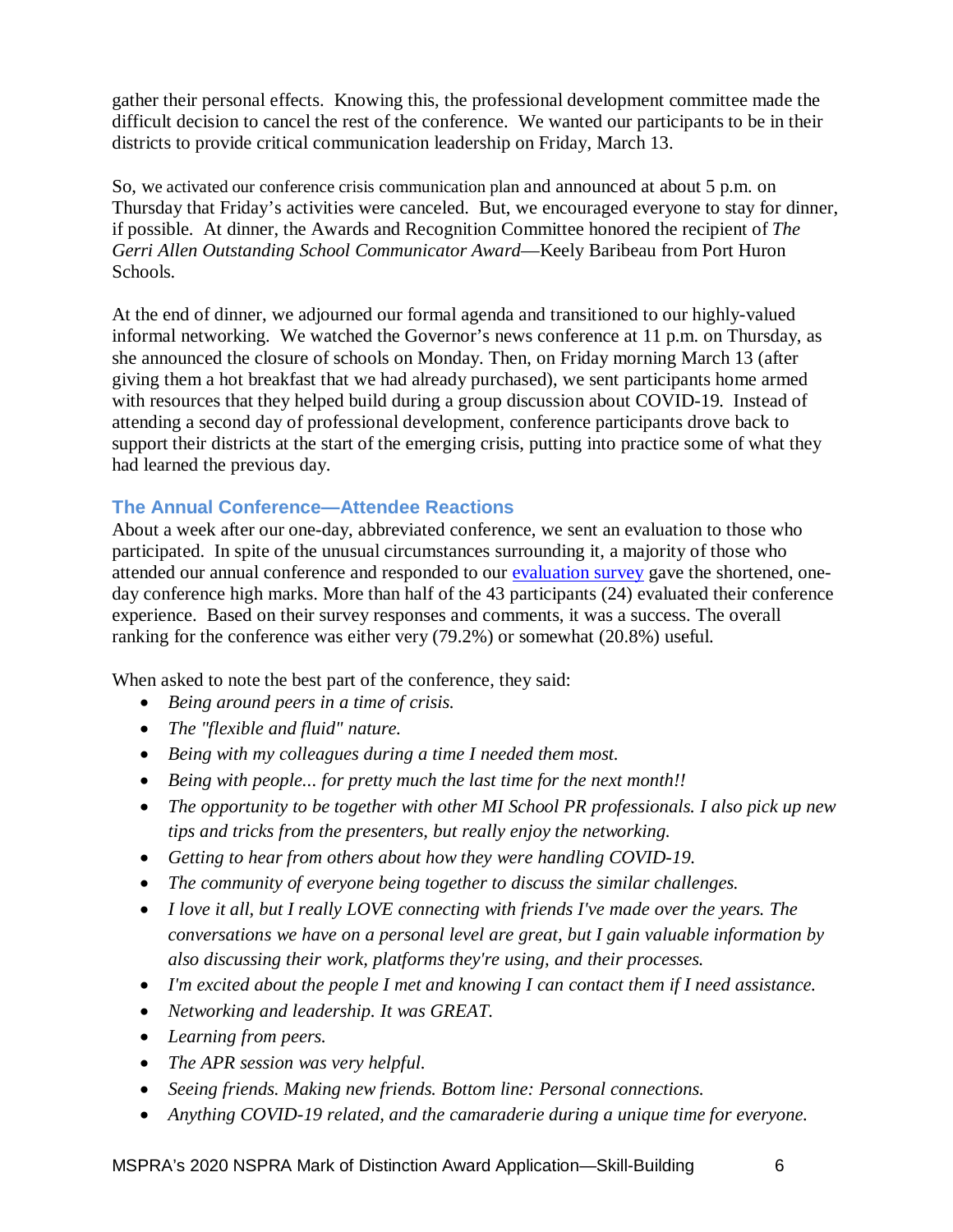- *Connecting with other PR professionals in person.*
- *The insight into how to better manage yourself as a school PR professional.*
- *Opportunity to network and listen to experienced professionals in the field.*

We were even given a good review for how we handled the many schedule changes, as one attendee noted: *"The Committee was awesome to make adjustments as needed on Thursday and to recognize the need to cancel Friday's session, even prior to the Governor's late-night news conference. Kudos to everyone on the planning team!"*

When asked to note the one thing they would change about the conference, two respondents captured the sentiment for most:

- *• I think we all would change what was happening in the world so we could have relaxed and enjoyed the conference.*
- *• No COVID-19.*

After the conference, our MSPRA Board decided to refund the total registration fees of those registrants who didn't attend. Plus, we reduced everyone else's registration fee to the one-day rate and refunded the difference between it and what they had originally paid. And, even though we still had to pay the hotel for food and arrangements for 74 people, it was the right thing to do.

We also connected with our five investment sponsors, only one of whom was physically present with us on Thursday, March 12, and offered them additional opportunities to "be in front" of our members through alternate virtual offerings including a new MSPRA "Idea Hour" set to debut on May 7.

At the conclusion of the 2020 Annual Conference, we could definitely say it was a learning experience for all concerned: the conference attendees, as well as the Professional Development Committee and Board.



*Throughout the day participants experienced excellent professional development, took advantage of networking opportunities, and even had a little fun.*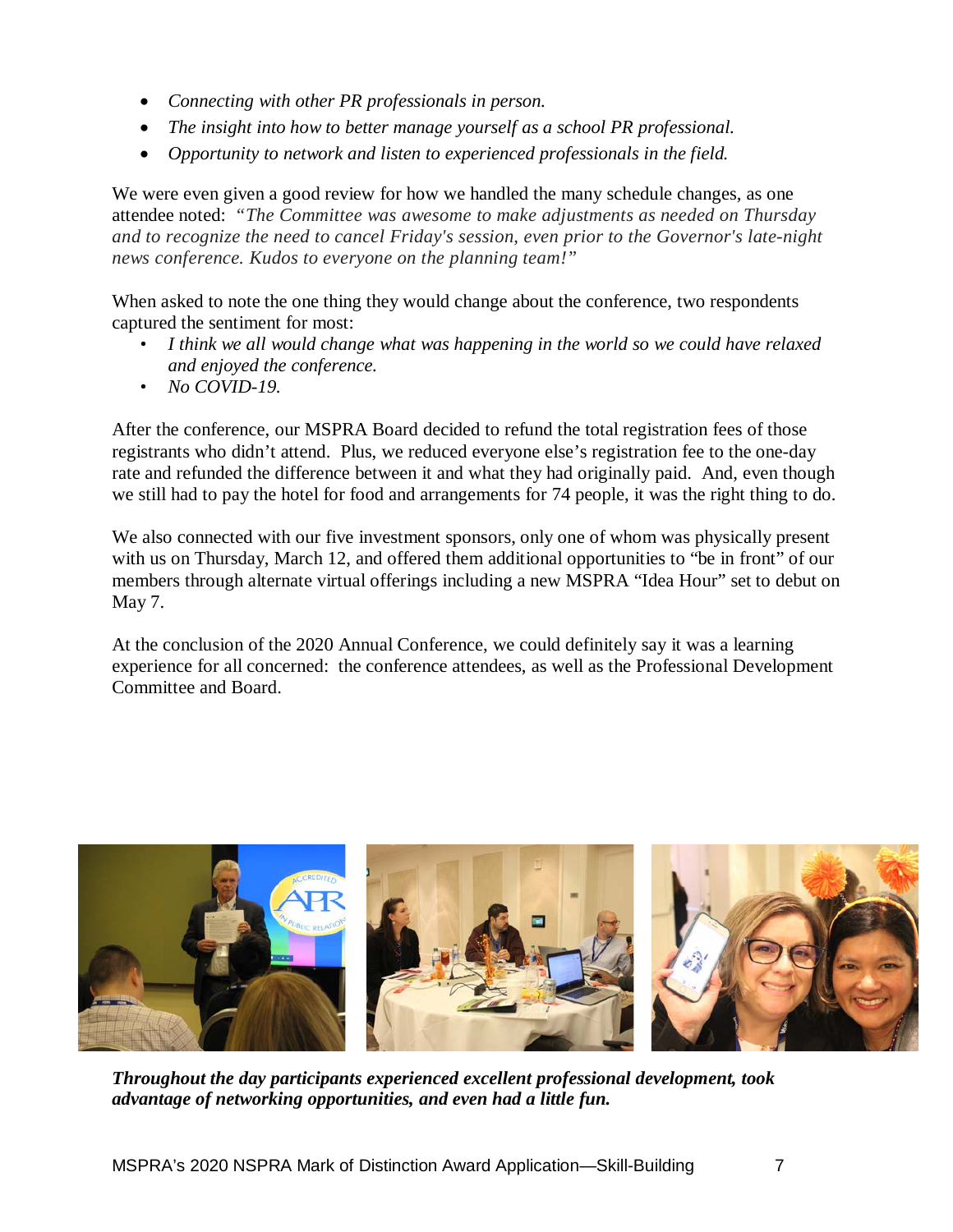# **MSPRA's 2019 Drive-in Conferences**

#### **June Drive-in Conference**

During our June 18, 2019 Drive-in Conference at the Michigan Educational Leadership Group Building in Lansing, Michigan, [26 attendees](https://drive.google.com/file/d/1oAhhMEjgw3MA0c9dkiYiRYbHYpNeKLm3/view?usp=sharing) learned about **["Diversity, Equity & Cultural Sensitivity for](https://drive.google.com/file/d/1rYMjQpt17UqEZuiVZKPYFbKYQlapYOXl/view?usp=sharing)  [School Communicators"](https://drive.google.com/file/d/1rYMjQpt17UqEZuiVZKPYFbKYQlapYOXl/view?usp=sharing)** from Dr. Jay Marks, Oakland Schools (MI) Diversity and Equity Consultant.

Recognizing that even the most skilled communicator can use help navigating such sensitive topics, our Professional Development Committee sought out Dr. Marks (an internationally-known expert in our own backyard) and asked him to share his expertise with our members. The day-long opportunity was divided into two segments.



*Attendees discussed how they could apply what was shared in the morning session.*

#### M**orning Session—The Buzz About Diversity & Equity**

Dr. Marks gave us [tips and strategies](https://drive.google.com/file/d/1ildB7YI1xZe9TEbLnlNcbH59SEpRxRhG/view?usp=sharing) on:

- How to approach these topics within our school communities.
- How to communicate a district's work within this area and how school communicators can help support this important work.
- How to include social justice and cultural relevance in our daily practices and in our communication.

#### **Afternoon Session—Putting These Concepts to Work for You!**

Dr. Marks facilitated a group discussion on how to apply what was covered in the morning to our everyday work and how we can facilitate such topical conversations with our school community.

[Evaluations](https://drive.google.com/file/d/1hW_6qPMvaWt9EECj5vxE1NhG0sDcgbym/view?usp=sharing) were positive. Of the 14 participants who responded to the evaluation, 92.9% rated the overall workshop as very useful and 7.1% rated it as somewhat useful.

Some of the written comments to the question "What was the best thing about the Drive-in Conference?" included:

- *Dr. Marks - he was informative and entertaining.*
- *Dr. Marks made learning about a tough topic fun and engaging.*
- *Great content presented in an accessible and understandable way.*
- *Dr. Marks' style! Fashion and presentation.*
- *He explained things in a very different manner than anyone else I have heard before. I enjoyed his point of view.*
- *The open dialogue was refreshing. Dr. Marks should be invited to engage in diversity discussions with every school staff member! I learned so much!*

We also garnered some suggestions to improve our next professional development offering, based on the answers to this question: "If you could change one thing about the Drive-in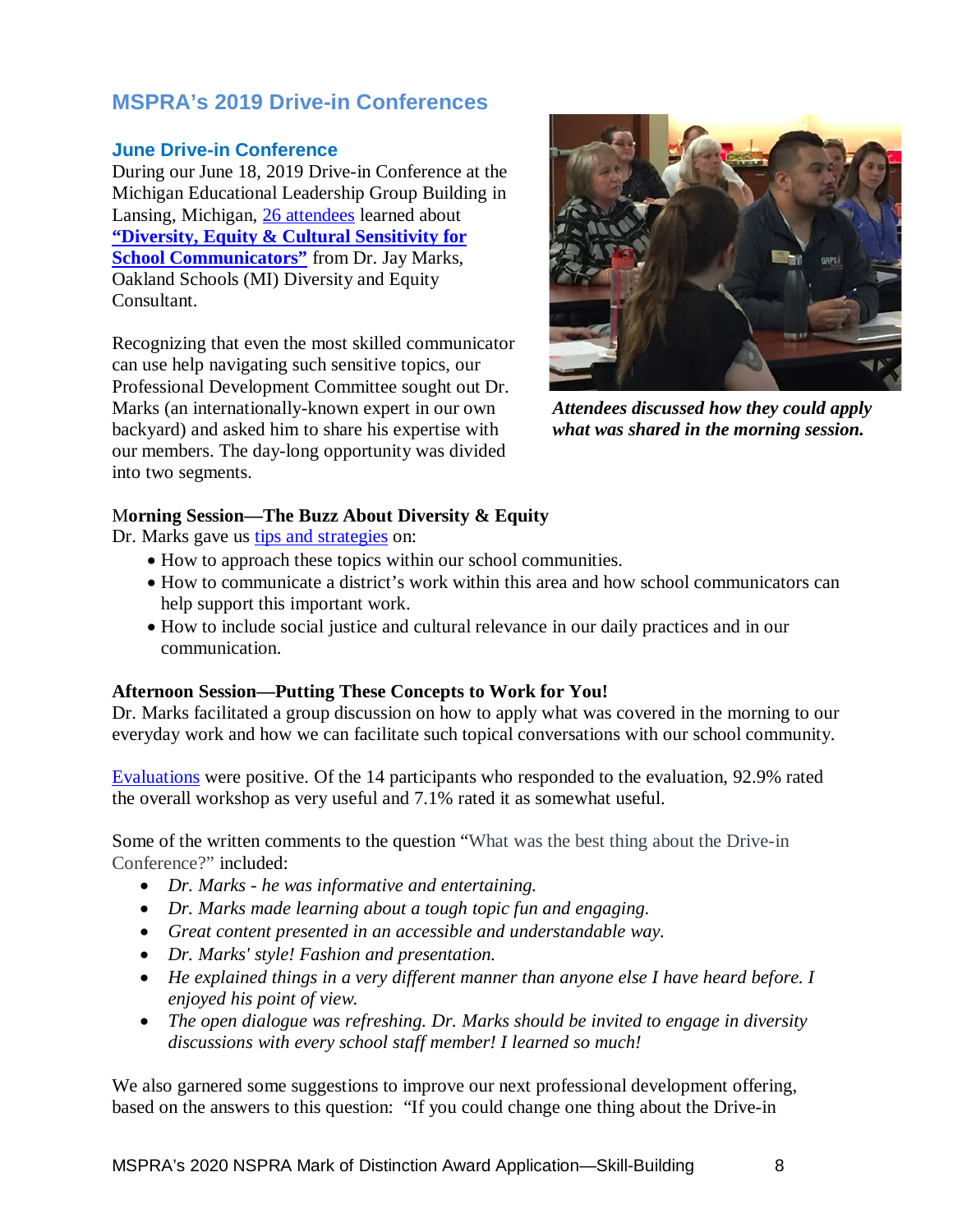Conference, what would you change?"

- *More time! I would love to learn more from Dr. Marks.*
- *I wish more people could have attended.*
- *Maybe a set, optional networking time at the end of the day (30 minutes maybe?). Those who are interested can stay.*

#### **October Drive-in Conference**

On October 25, 2019, [MSPRA hosted its Fall Drive-in](https://drive.google.com/file/d/1nIf8_MGA2hLSUV8CQYkJP41m4SJGf0MN/view?usp=sharing)  [Conference](https://drive.google.com/file/d/1nIf8_MGA2hLSUV8CQYkJP41m4SJGf0MN/view?usp=sharing) at the Michigan Educational Leadership Group Building in Lansing, Michigan.

The event featured the dynamic and engaging Cathy Kedjidjian, APR, Director of Communications and Strategic Planning for Glenview School District 34 in suburban Chicago, and NSPRA's Vice President At-Large for Communication Technology & Innovation. The event entitled: ["Get Them Hired!](https://drive.google.com/file/d/12egP-FdBoMbiLy4pOUplGsAVQs_fmZuY/view?usp=sharing) Team Up With Your Human Resources Department to Bring the BEST to Your District" drew both school public relations (PR) professionals and human resource (HR) leaders. [Fifty](https://drive.google.com/file/d/1X4jJ-cGC_wm4eJk6fuAV9etvTiJhfKEG/view?usp=sharing)[one registrants](https://drive.google.com/file/d/1X4jJ-cGC_wm4eJk6fuAV9etvTiJhfKEG/view?usp=sharing) filled the room to capacity.



*Cathy Kedjidjian, APR, listens as a participant makes a point during her presentation.*

**Cathy's morning topic was "Get Them Hired! Team Up With Your Human Resources Department to Bring the BEST to Your District.**" Attendees learned about communication for recruiting and retention and how the human resource office can be the school communicator's top ally in brand and culture building – for recruiting and retaining high-quality staff. Her presentation offered ways to make concrete HR-PR connections (like inviting HR staff to the drive-in conference), and provided support, tools, and systems to help HR leaders cement a school district's image and culture. Participants also learned how to partner with HR staff to be brand ambassadors by:

- Using video and social media for recruiting and retaining top employees
- Creating newsletters that connect leaders to staff and each other
- Planning new teacher events (with swag!) that enhance culture from the start

**In the afternoon, Cathy brought the BEST ideas home through #K12PRChat and Twitter by hosting a #K12PRChat live from the event.** The experience helped Twitter users (novice to veteran) expand their knowledge by building and leveraging participants' Twitter networks to gather valuable resources, peek inside districts to get ideas for their schools, and – most importantly – make real and lasting connections with colleagues who are also accessible in the Twitterverse.

[Evaluations](https://drive.google.com/file/d/1TCDoWTcmgi_cO-jaY9moe_AKhNDwutZH/view?usp=sharing) were very positive. Of the 28 who completed the evaluation survey, 26 or 93% rated the overall day as very or somewhat useful.

Participants said some of the best things about the Drive-in Conference were:

- *Cathy's enthusiasm and knowledge was inspiring!*
- *Bringing back the employee newsletter, but in a fun, creative and efficient way.*

MSPRA's 2020 NSPRA Mark of Distinction Award Application—Skill-Building 9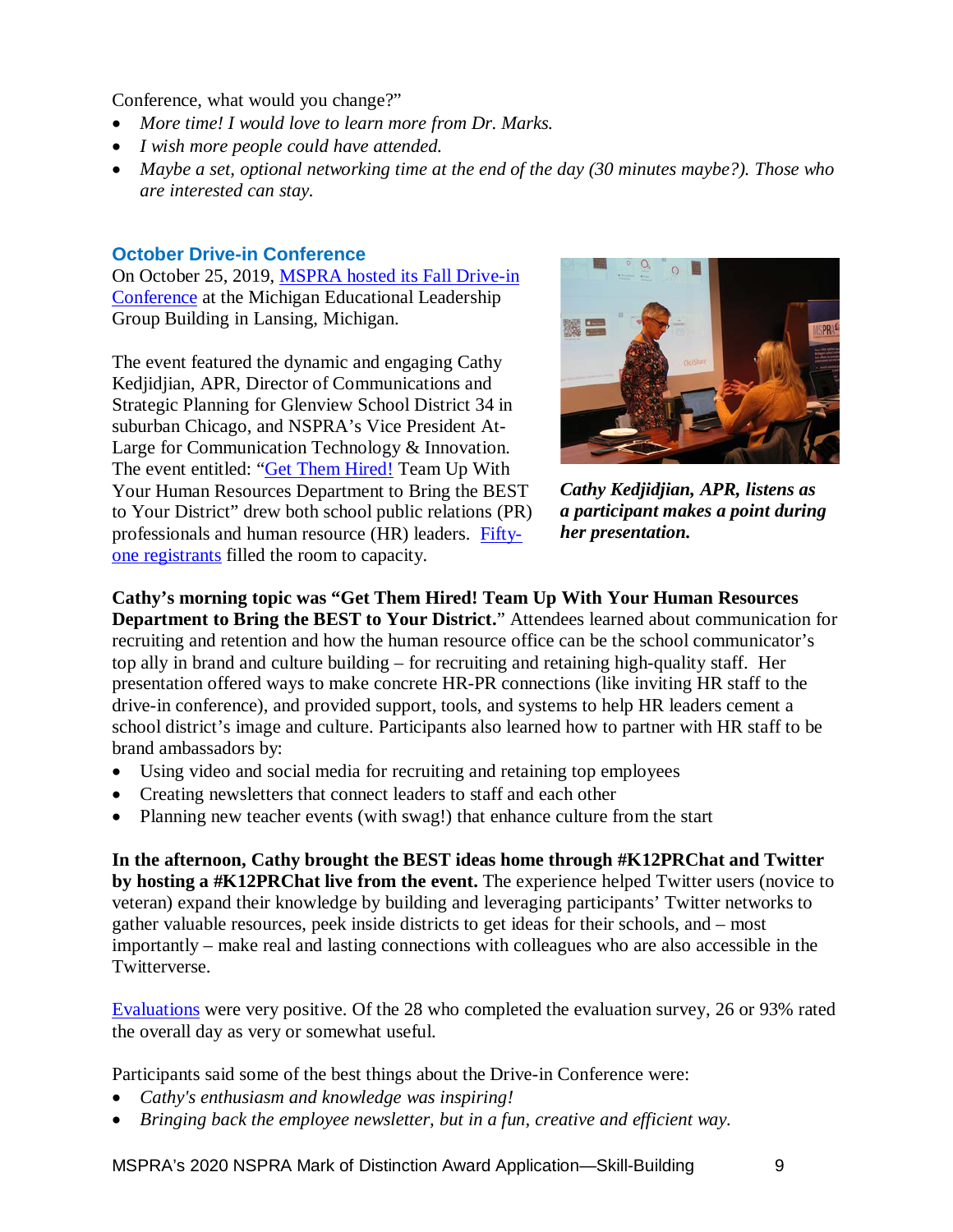- *Cathy provided some great ideas to increase communications to staff and to help boost our district's online presence which will help with recruiting.*
- *Immediately useful information.*
- *There were ideas that I could collaboratively discuss at the event because our HR leadership also attended.*
- *Specific, strategic ways were given to make our district more appealing to potential teachers and staff.*
- *It was good to see a full house. It means that the membership is seeing value in the professional development being offered.*

We also gleaned some suggestions to improve our next professional development offering. When asked, "If you could change one thing about the Drive-in Conference what would you change?" one participant suggested:

• *An opportunity to idea share visually. Many of us had our laptops open. For example there were 5 or 6 things she spoke on that we already do (in a different way) that would have been great to share with the whole group by shooting them to her digitally and have her put them on the screen. I bet there was a lot of content out there that could have been share-worthy.*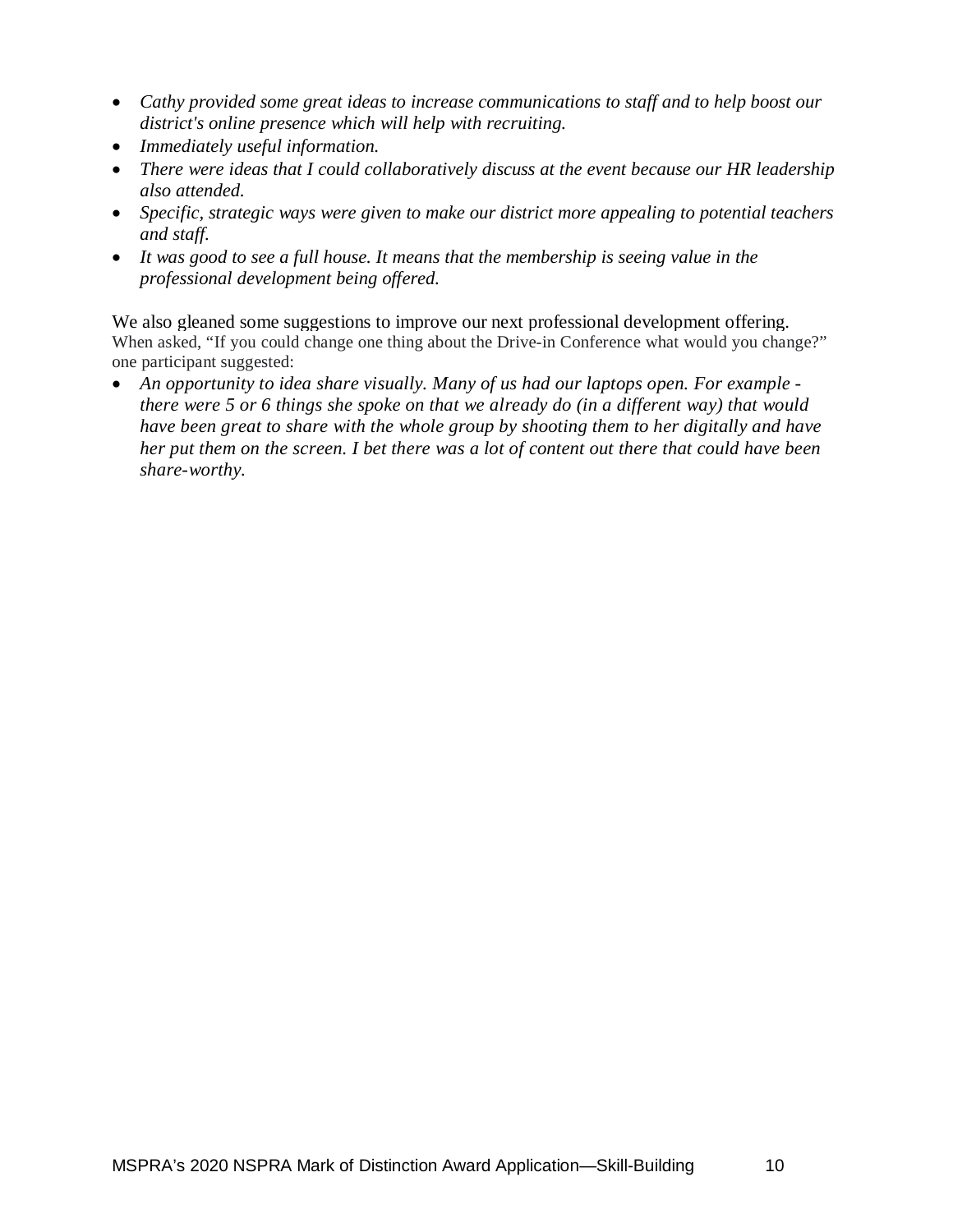# **MSPRA Awards and Recognitions**

#### **MSPRA's Outstanding Superintendent Communicator Award**

MSPRA's Outstanding Superintendent Communicator Award recognizes a superintendent for



*Judy Evola, APR, MSPRA Awards Chair, presented the award to Dr. Shaner.*

leadership in school district communication. Our recipient for 2019 was Dr. Robert Shaner, Superintendent of Rochester Public Schools in Rochester, Michigan.

"I am truly honored," Dr. Shaner said. "We take great pride in building relationships and engaging with our community through open, transparent and respectful communication."

Judy Evola, APR, Director of Community Relations and Marketing for Walled Lake Schools and the MSPRA Awards Chairperson, presented the award at a Rochester Board of Education meeting. Judy noted that Dr. Shaner exceeded the five criteria for the award.

The selection criteria includes demonstrating the value of a year-round, ongoing communication program, investing in

communication tools, strategically working with district communication professionals, practicing communication management techniques, and demonstrating excellent personal communication skills such as ethics, honesty, openness and good listening skills.

Dr. Shaner was also to be recognized at MSPRA's 2020 Annual Conference but that presentation was canceled due to the emerging COVID-19 issue.

#### **MSPRA's Gerri Allen Outstanding School Communicator Award**

Keely Baribeau, Communications Director for Port Huron Schools, is MSPRA's "2019 Gerri Allen Outstanding School Communicator."

Keely was recognized as this year's recipient in a surprise presentation at a Port Huron Schools meeting. In addition, she was recognized at MSPRA's 2020 Annual Conference in March. Garth Kriewall, an MSPRA board member and former Port Huron Schools Trustee, presented the award at both occasions.

She was nominated for the honor by her superintendent, Jamie Cain. Superintendent Cain said, "If you are truly looking for someone who embodies 'outstanding leadership in advancing education through responsible strategic communication,' I can think of no one more qualified." He noted that her job includes such tasks as:



*Keely Baribeau received her award at the conference from MSPRA Board member Garth Kriewall.*

• Creating an atmosphere of honesty and transparency with district stakeholders.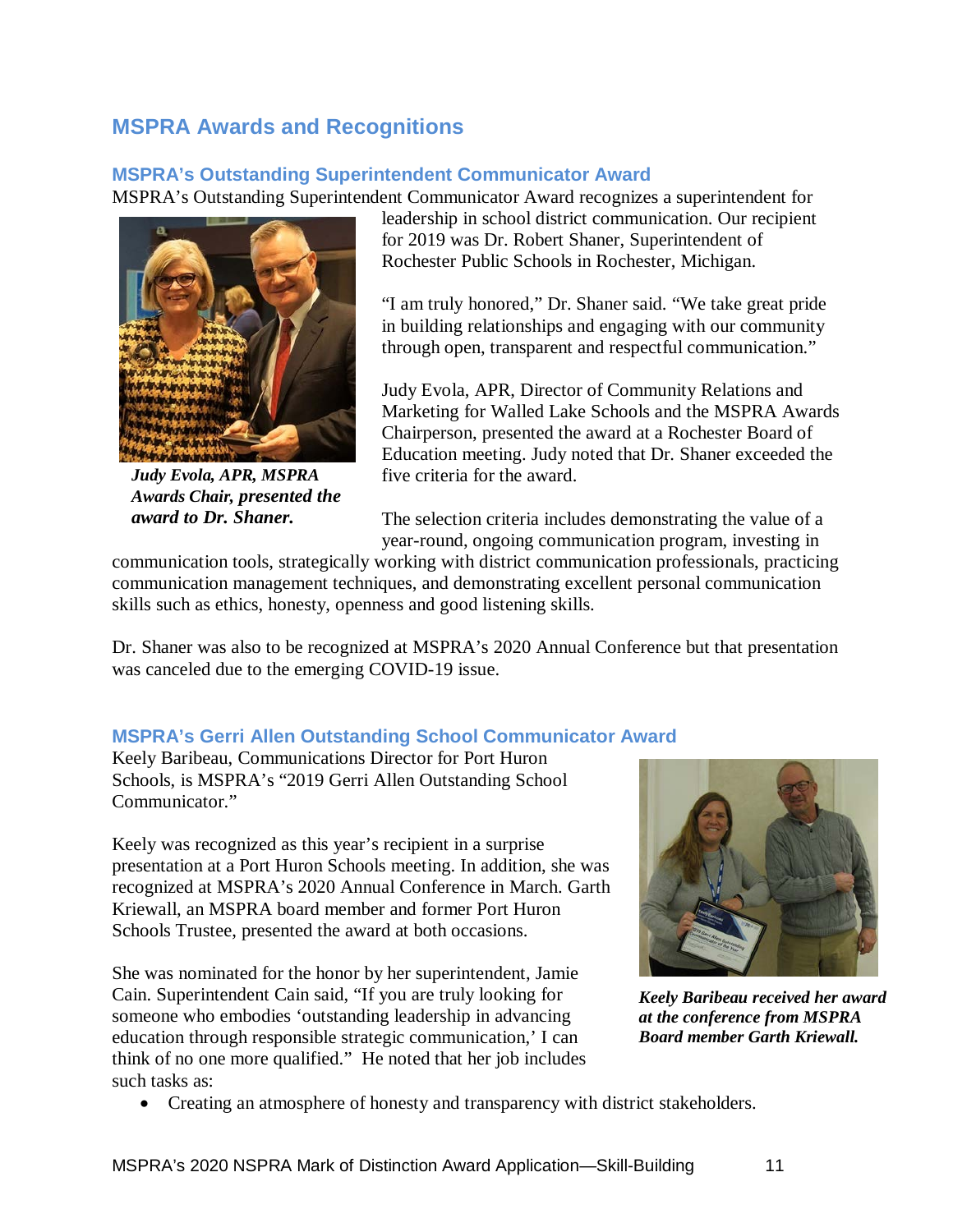- Establishing ongoing, consistent communication with staff, parents, and the community.
- Building the image of Port Huron Schools as a "destination district."
- Cementing community partnerships.

He added, "Ms. Baribeau has demonstrated her ability to excel in this position and to continually strive for improvement in her role with building the district's visibility, reputation and prestige."

Named for long-time school public relations professional and current MSPRA Executive Director, the Gerri Allen Outstanding School Communicator Award honors a practicing school public relations professional for his or her daily work and contributions to the field.

#### **MSPRA's Gold Medallion Awards**

MSPRA's Gold Medallion Award recognizes outstanding programs or projects that advance education through responsible communication. MSPRA's panel of experts judged entries on the clarity of concept, good writing, and evidence of using the four-step Public Relations process known as RPIE: Research, Planning, Implementation and Evaluation. Based on that judging, MSPRA presented two Gold Medallion Awards in 2019.

The **Rochester Community Schools** "RCS Stakeholders Are Safe, Valued and Respected" initiative received a 2019 Michigan School Public Relations Association's (MSPRA) Gold Medallion Award. Congratulations to Lori Grein, Rochester Community Schools (RCS) Executive Director of Strategic Communications and the RCS communication team.

The program's overall objective is to: Develop a comprehensive, year-round communications program to promote the ways the Rochester school environment allows all members of the RCS



*Shira Good, APR, (center) received her award from MSPRA Awards Chair, Judy Evola, APR, (left) with district Superintendent Patrick Watson (right).*

community to feel safe, valued and respected, as outlined in the RCS Respect Code. Related communication seeks to assure RCS families that the schools value and care about students' wellbeing—and that the schools are advancing a culture of care, inclusion and understanding.

The **Bloomfield Hills Schools** "Maintaining the Community Trust After Students Hacked into the District's Major Database" entry received a 2019 Michigan School Public Relations Association's (MSPRA) Gold Medallion Award. Congratulations to Shira Good, APR, Bloomfield Hills Schools (BHS) Director of Communications & Service Standards and the BHS communication team.

The Bloomfield Hills communications team

worked with key individuals including the district administration, the district's insurance company, legal counsel, and law enforcement officials to successfully communicate about the hacking incident. Their ultimate goal was to transparently inform all stakeholders of the event and provide information for staying digitally safe moving forward.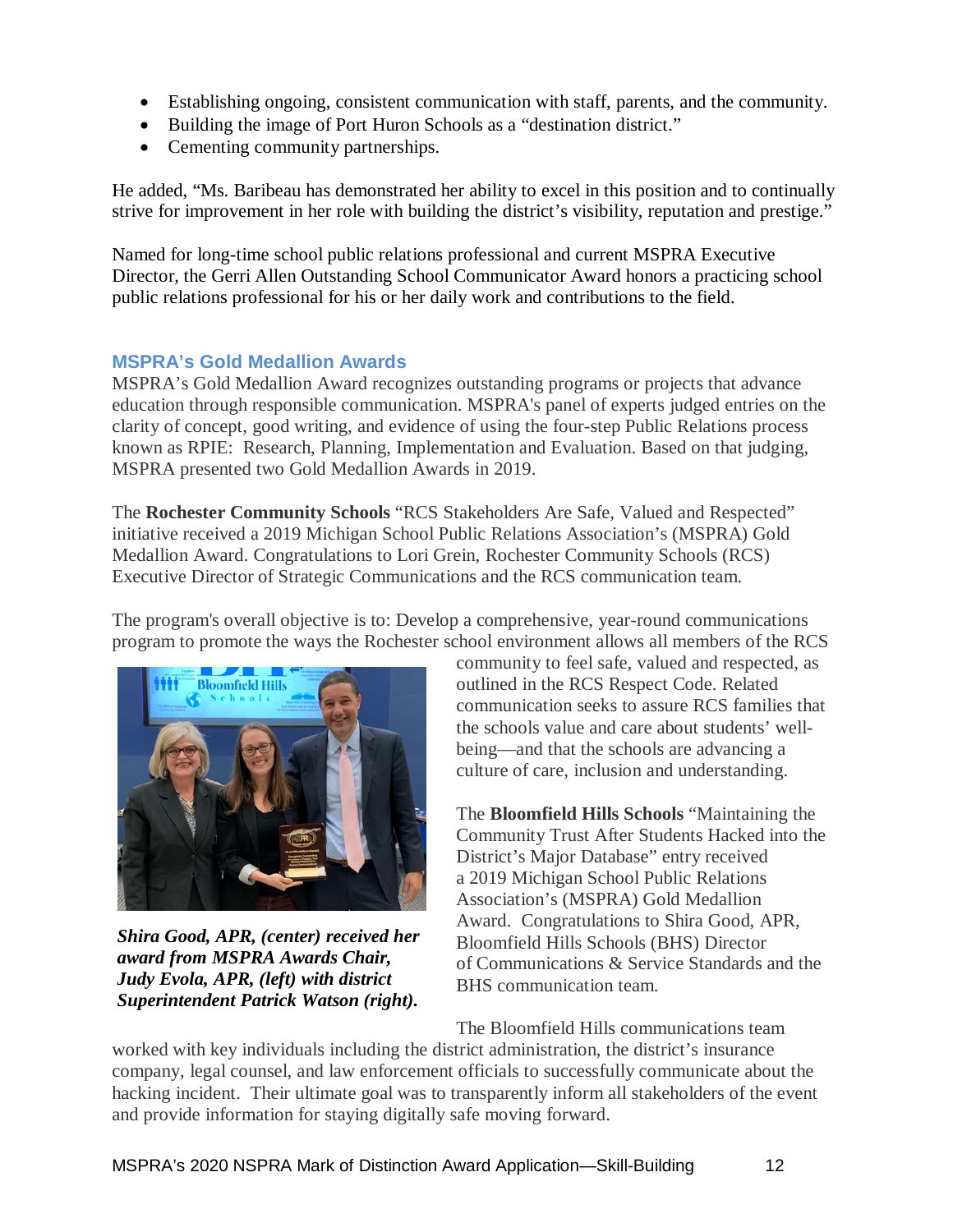#### **Other Examples of Increasing PR Visibility and Providing PR Training** Between May 1, 2019 and April 30, 2020, MSPRA members presented at other conferences and worked with school districts and school leaders on the importance of good public relations and planned communication. Examples include:

- • [MSPRA](https://drive.google.com/file/d/16ymHWB8m4Hlte9MJ-fklm5y10ctAXmnF/view?usp=sharing) members Beth Piehl Eckerle and Heather Jewell hosted the first-ever MSPRA [North event](https://drive.google.com/file/d/16ymHWB8m4Hlte9MJ-fklm5y10ctAXmnF/view?usp=sharing) on June 4, 2019 at Char Em ISD. Northern Michigan school PR and communication staff and administrative professionals came for lunch, to see the (recorded) NSPRA PR Power Hour "Making the Most of Your One-Person PR Department" (that MSPRA purchased), and discuss the important role they play in their districts when it comes to communicating with students, parents and the community.
- MSPRA leaders presented a roundtable on "Building Partnerships with Statewide [Associations"](https://drive.google.com/file/d/1ZzcC-FwngCnClHZctQowg_OPCWwWvBXp/view?usp=sharing) at the NSPRA Leadership Meeting on July 14, 2019 in Washington, D.C.
- On September 19, 2019, five MSPRA members served as school communication consultants during the Michigan Association of Superintendents and Administrators' Fall Conference in Traverse City, Michigan. Prior to the event, [school administrators were](https://drive.google.com/file/d/1mVgYRUGYx8972qwSgtqIWh7F-ym6XZs6/view?usp=sharing)  [invited to register](https://drive.google.com/file/d/1mVgYRUGYx8972qwSgtqIWh7F-ym6XZs6/view?usp=sharing) to meet one-on-one with MSPRA members to discuss a specific issue or to learn more about a communication process or strategy. MASA event organizers recapped the opportunity in a [short conference video](https://www.youtube.com/watch?v=g8spLnoHcFg&feature=youtu.be) (comments start about 1:20). In follow-up conversations with event planners, it appears that MSPRA will continue to be invited to serve in this capacity, allowing school communicators to further validate their critical role in the school community with a very specific audience—school district leaders!
- Tom Gould, Director of Public Relations, and Erin MacGregor, Superintendent, both of Howell Public Schools, presented *"What Superintendents Need to Know about School Communication and Public Relations"* to aspiring superintendents at the Genesee Intermediate School District (GISD) and Michigan Leadership Institute's Superintendent Preparation Academy on November 18 from 3:30-4:30 p.m. at GISD's Career Institute.
- The Intermediate School District PR professionals, an MSPRA subgroup, were invited to serve on a special Michigan Department of Education committee to support the rollout of the Michigan Integrated Continuous Improvement Process (MICIP) program. The group provided communication guidance to state leaders on how to best help school districts learn about the program, its benefits and the resources available to support their transition from an old assessment system to the new MICIP program.
- In December, Board President Karen Heath was invited by the Michigan Association of Superintendents and Administrators (MASA) to provide cabinet-level school communication training to a cohort of emerging leaders. Her presentation, "Making Sense of School Communication," gave participants a variety of tools aimed at building systemwide communication processes, a primer on the RPIE process, instruction on how to write a communication plan, and resources to help identify and match media platforms with target audiences. Additionally, she shared strategies and best practices related to crisis communication and emphasized the importance of practicing crisis communication techniques so that all school staff know their roles, should such situations occur. (After her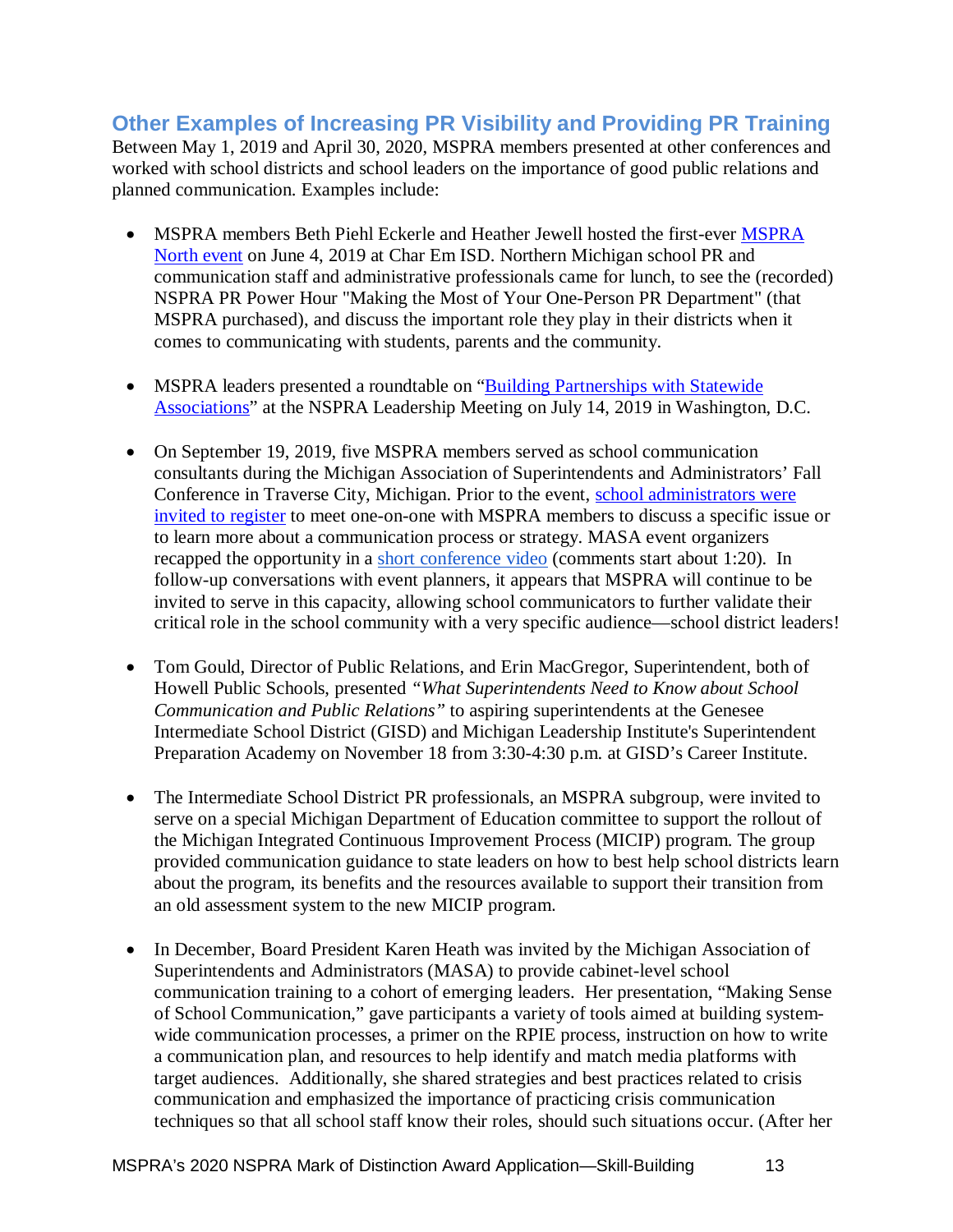presentation, Karen learned that one of the session participants had to immediately employ what was learned during the session when he was informed that a staff member was placed on administrative leave. The participant was grateful for knowing what to communicate, how to communicate the message and who should receive the information.)

- During the first half of the 2019-20 school year, MSPRA members assisted/supported the work of superintendents/school leaders in **numerous ways**—often at the request of our Michigan Educational Leadership Group (MELG) Building colleagues.
- MSPRA President Karen Heath and MSPRA Executive Director Gerri Allen presented on the April 30, 2020 [Chapter Challenges Solved](https://www.nspra.org/ccs2020) broadcast, discussing "Strategic Collaborations Before and During a Crisis to Elevate Your Chapter Profile."
- This year, we continued our email listserv, the **MSPRA Minute** (our weekly electronic member communication), and [closed Facebook group.](https://www.facebook.com/MiSPRA)

These are some of the excellent examples of MSPRA's professional development efforts that occur throughout the year, in addition to our conference offerings.

**-end-**

[Note: If any of the links in this document are broken, or if you have difficulty accessing them, please contact Gerri Allen at **gallen**48@juno.com. MSPRA-maintained links will remain live until at least 07/31/2020. Thank you.]